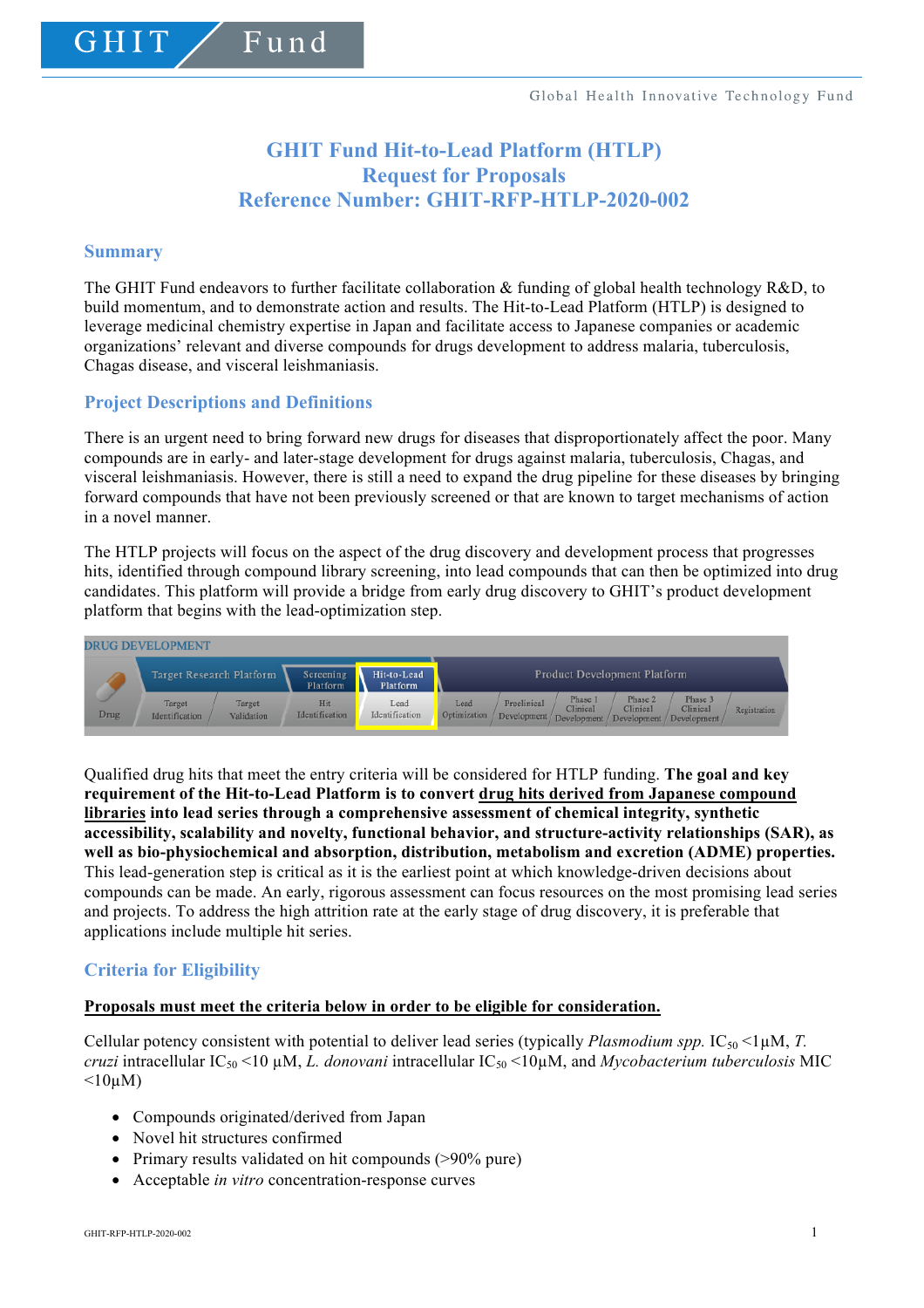• Preliminary SAR with existing analogues

Fund

- Progressable chemotypes
- $>10$ -fold selectivity for cytotoxicity using a mammalian cell line (e.g. HepG2)
- Adequate selectivity in counter  $assay(s)$
- No blocking intellectual property (IP)
- No major synthesis or formulation issues anticipated

# **Project Outcomes**

# **Generic criteria**

GHIT

- TPP (Target Product Profile)/TCP (Target Candidate Profile) defined
- Acceptable *in vitro* potency. Oral efficacy in appropriate disease model (see below)
- Potential to deliver compounds with sufficient potency and favorable physicochemical properties (i.e., tractable SAR and structure liability relationships) with properties within the series within 10 fold of the TCP/ TPP
- Synthetic chemistry amenable to rapid series expansion preferred
- $\bullet$  >10 fold selectivity with respect to cytotoxicity
- Acceptable physicochemical properties (typically solubility in  $PBS >10\mu$ M, acceptable lipophilicity)
- Manageable ADME/Toxicity profile (liver microsome stability, plasma binding, permeability, CYP inhibition, hERG inhibition and, typically, secondary pharmacology selectivity profile)
- Oral bioavailability in rodents demonstrated  $(> 25\%)$
- No known toxicophores or undesirable reactive groups and no chemical feature with a liability associated with the pharmacophore; however, if required for biological activity, some indication that its toxicity can be managed
- No acute toxicity from in vivo efficacy studies
- Liabilities of the series understood and a rationale generated for why they can be overcome in the subsequent optimization phase
- No apparent IP obstacles for progression of this series

# **Malaria**

- *In vitro* potency against wild type and resistant strains within 10 fold of Target Candidate Profile (TCP)
- Frontrunners tested across the entire malaria life-cycle and specialist mechanistic assays so series' profile and potential for each TCP understood
- In vivo efficacy criteria:
	- $\checkmark$  Blood stages (TCP1 and TCP2): Observed parasite clearance in a *P. falciparum* infected SCID mouse model when given orally:  $ED_{90} < 50$ mg/kg
	- $\checkmark$  Anti-relapse (TCP3a): no *in vivo* criteria demonstrated anti-hypnozoite activity *in vitro*
	- $\checkmark$  Transmission-blocking (TCP3b): Potency in functional gametocyte assay (gamete formation) in a similar range to the *in vitro* asexual blood stage potency
	- $\checkmark$  Chemoprotection (TCP4): Efficacy in a prophylaxis model of malaria; ED<sub>90</sub><50mg/kg

\*For more information regarding TCPs and TPPs, please refer to the following URL: https://www.mmv.org/research-development/information-scientists/target-product-profiles-target-candidate-profiles

# **Tuberculosis**

- Good *in vitro* activity against replicating and preferably also non-replicating *M. tuberculosis* (MIC under aerobic conditions (MABA) $\leq$   $\mu$ M and/ or under anaerobic conditions (LORA) $\leq$ 20  $\mu$ M)
- Bactericidal activity preferred
- Preliminary indication of safety and efficacy demonstrated in mice (greater than 0.5 log CFU reduction at doses equal to or less than 400 mg/kg in a mouse acute infection model)
- No cross resistance with existing TB drugs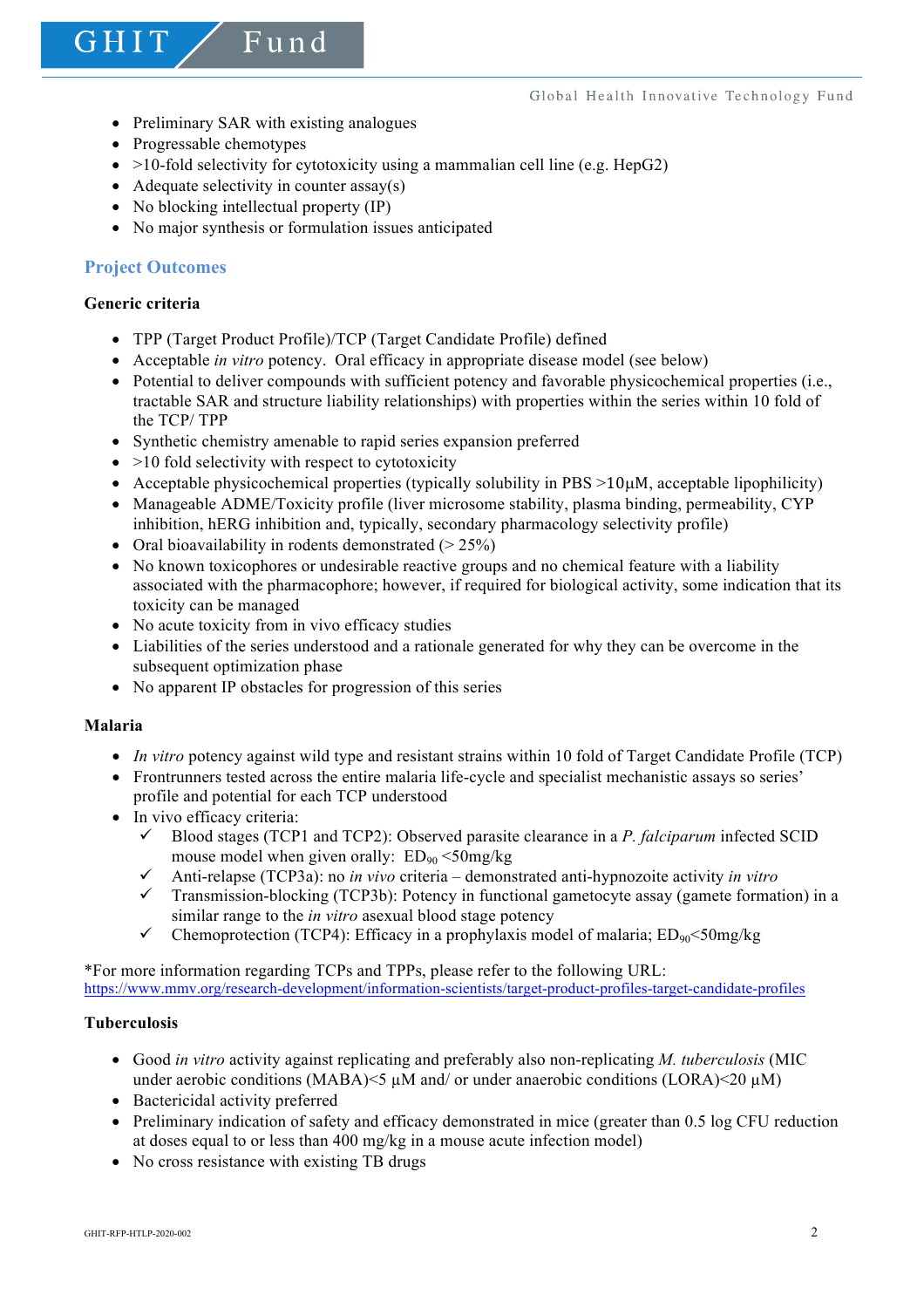GHIT

• *In vitro* potency within 10 fold of TPP

 $F$ und

• Acute mouse model of Chagas disease: 80% parasitaemia reduction or no parasites detected at the end of treatment and an increase in life span (10 x 50mg/kg *p.o.*)

#### **Visceral leishmaniasis**

- *In vitro* potency within 10 fold of TPP
- Mouse (or hamster) model (infected with *L. donovani* or *L. infantum*): >70% reduction in liver parasitaemia after 5 x 50mg/kg *p.o. q.d.* or *b.i.d*.

# **Eligible Collaboration Partners**

The GHIT Fund **requires** each HTLP project to have a collaboration with one of the three leading drug development PDPs as a partner: **Medicines for Malaria Venture (MMV)**, **Drugs for Neglected Diseases**  *initiative* **(DND***i***), and TB Alliance. A partnership with one of the above PDPs needs to have been solidified at the time of ITA and proposal submission.**

There is no set format for a collaborative project. However, it is important that each partner is contributing significantly to the collaboration. For example, an international organization working only with a Japanese contract research organization would not qualify for funding.

The GHIT Fund has data access and product access policies that must be followed by development partners (https://www.ghitfund.org/applyforfunding/accesspolicy/en). All partners to the partnership will need to sign an agreement with the GHIT Fund that includes access principles (data/ IP and product).

# **Application Process and Instructions**

All correspondence and documents relating to this RFP shall be written in English. The applicant shall bear all costs associated with the preparation and submission of the proposal, including costs associated with proposal development, presentation, and contract and agreement negotiation (unless otherwise noted by the GHIT Fund).

# *Intent to Apply*

Interested applicants must complete the *GHIT-RFP-HTLP-2020-002\_IntentToApply.docx* document and return it by email to HTLPResponse@ghitfund.org by **10:00am Tokyo time on September 3, 2020** (use email subject line: GHIT-RFP-HTLP-2020-002\_Intent to Apply). Please do not submit any other documents to the GHIT Fund other than the Intent to Apply form.

Applicants who submit the *Intent to Apply* document will receive a confirmation email. The GHIT Fund staff will then perform an initial partnership and scope eligibility assessment. **Only eligible applicants will be invited to submit the full proposal and will receive the proposal templates from the GHIT Fund**. In addition, an individual Project ID will be assigned to each eligible proposal.

#### *Proposal Submission*

Eligible applicants are required to submit their completed proposal to HTLPResponse@ghitfund.org by **10:00am Tokyo time on October 5, 2020** (use email subject line: [Project ID] GHIT-RFP-HTLP-2020- 002\_Proposal). Applicants who successfully submit their proposal document will receive a confirmation email. Proposals may not be modified after the submission due date (unless applicants receive the request from the GHIT Fund).

Proposals must be reviewed and approved by all the collaboration partners who are participating in the project prior to submission. The *Collaboration Partners' Approval* form (*Collaboration\_Partners'\_Approval.docx*)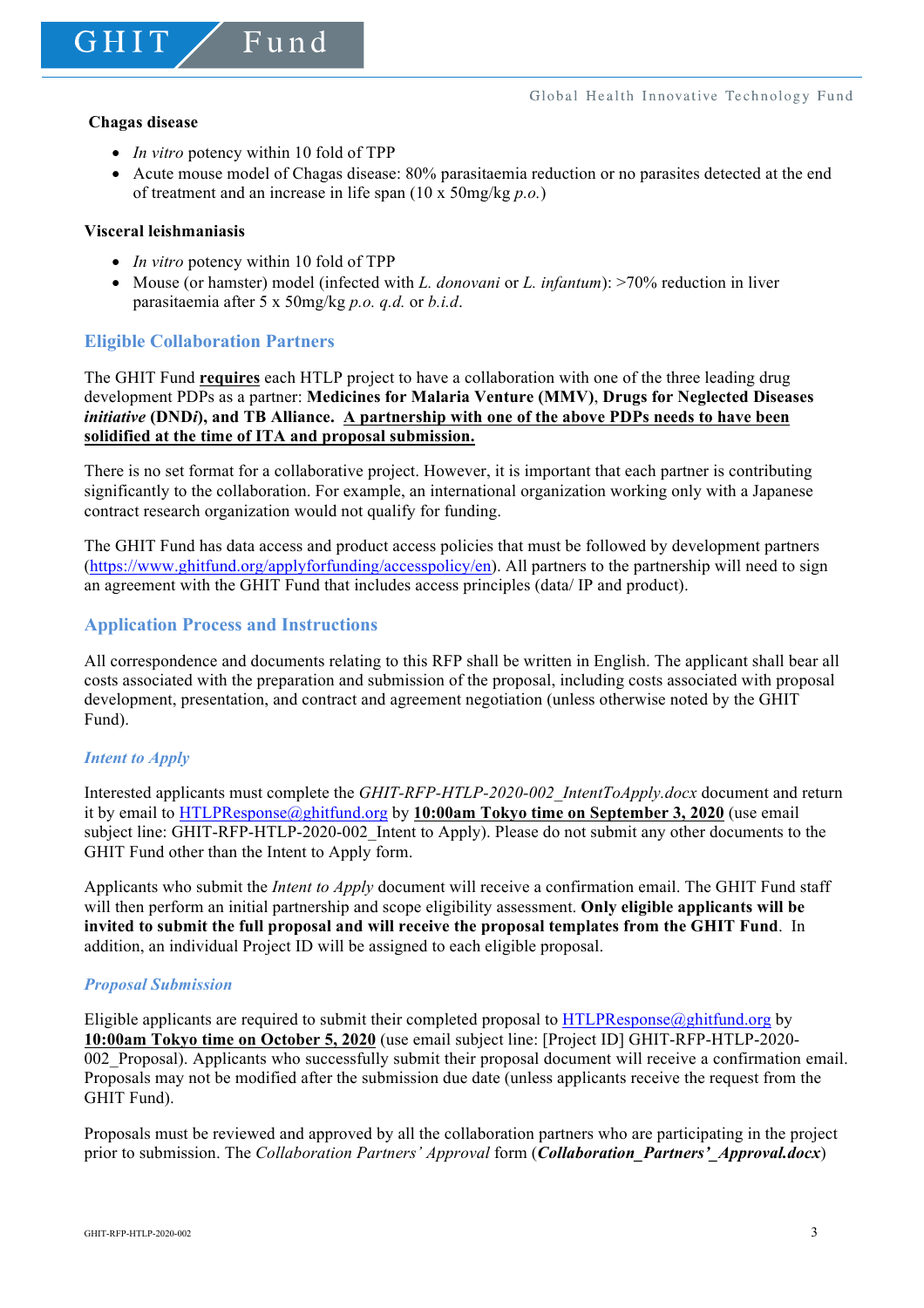must be signed by all the collaboration partners and a PDF copy must be submitted along with other proposal documents.

The GHIT Fund may, at its own discretion, extend the closing date by notifying applicants. Proposals received after the closing date for submission without prior agreement will be ineligible for consideration, but may be resubmitted in response to future RFPs.

#### *RFP Questions*

GHIT

Prospective applicants may also submit RFP questions to HTLPResponse@ghitfund.org until **10:00am Tokyo time on September 28, 2020** (please use email subject line: GHIT-RFP-HTLP-2020-002\_Questions). Please note that it may take time for the GHIT Fund Management Team to respond to your inquiries, so make sure to address your questions well in advance of the submission deadlines. A Frequently Asked Questions (FAQ) page is also available on the GHIT Fund website for reference: https://www.ghitfund.org/applyforfunding/investmentfaq/en.

#### **Proposal Evaluation**

# *Preliminary Examination of Proposals*

Proposals will initially be examined to determine whether the:

Fund

- Partnership meets the GHIT Fund eligibility criteria
- Project objectives are aligned with the RFP-specified scope
- Proposal is complete and addresses all required content

GHIT Fund staff may ask clarifying questions or request additional information, as needed, to qualify proposals for evaluation.

### *Technical Evaluation*

All eligible proposals will be evaluated based on the following criteria by the External Panel including Japanese and non-Japanese panels, which is comprised of several experts in the discovery and development of global health technologies, each of whom possesses the experience to objectively evaluate the proposal content.

- Scientific and technical merit (e.g., sound approach and methodology, level of innovation, overall quality and comprehensiveness)
- Potential Impact (e.g., how it will address a global health priority)
- Partnership and project management (e.g., collaboration capabilities and expertise, project history and performance, risk management, budget)

If a proposal has already been deemed technically or scientifically sound and aligned with global health needs by an established independent scientific or technical advisory committee (such as those established by PDPs), the partnership is expected to include a summary of the outcome of that review in their proposal submission.

After the review process, the External Panel will provide funding recommendations to the HTLP Sub-Committee, which is comprised of selected GHIT Selection Committee members, who review and approve funding recommendations.

Please note that the GHIT Fund Management Team does not have influence, authority, or decision power on the review and evaluation, funding recommendations, and award or non-award decisions of submitted proposals by the Expert Panel, Selection Committee, Sub-Committee, and the Board of Directors. In addition, submission of the Intent to Apply form and proposal documents to the GHIT Fund does not guarantee an automatic funding approval for your proposal.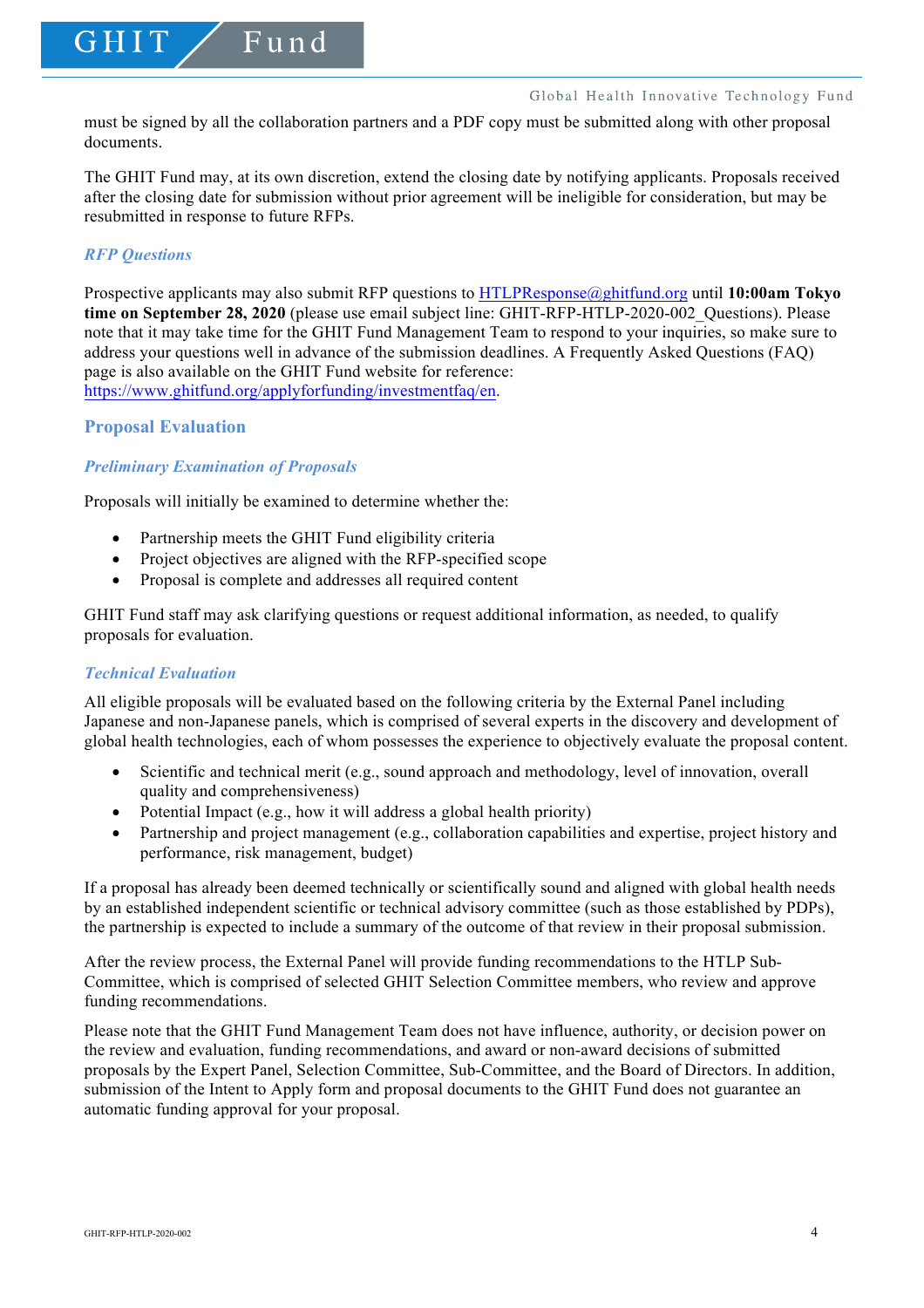# **Award Administration and Conditions**

GHIT

Fund

After the HTLP Sub-Committee approval, the GHIT Fund will notify applicants of the award decision by email. **Please note that GHIT Fund is not able to provide formal feedback to applicants receiving a nonaward decision.**

If the proposal is selected and the applicant receives an award notification, all partners are required to sign the Investment Agreement with the GHIT Fund and also submit a collaboration partners' contractual agreement which clearly defines the roles and responsibilities of all collaboration partners, within one month from award notification. Please be aware that the award may be void if this condition is not met.

Applicants are required to identify the designated development partner (investment recipient) and all other collaboration partners. The designated development partner will be responsible for the performance of all its collaborating partners. A representative of the designated development partner will serve as the main GHIT Fund point of contact and will be responsible for all GHIT Fund discussions and negotiations.

### **Investments will be awarded for a period of up to two years and reflecting the agreed activities and conditions based on the award notification from the GHIT Fund. The funding allocation will be milestone-based.** The GHIT Fund has the right to terminate the Investment Agreement if, but not limited to:

- The partnership disbands prior to satisfying its investment project obligations
- The progress of work is such that the obligations undertaken by the partnership will not be fulfilled
- The partnership fails to meet the milestones or goals specified in the investment agreement

If an investment contract is terminated, the GHIT Fund reserves the right to cancel future payments, reclaim paid funds, or mandate that paid funds be redirected to other charitable activities. In lieu of termination, the GHIT Fund may choose to renegotiate the terms of the existing Investment Agreement.

### **Data Access Policy**

The aim of our Data Access Policy is to articulate the principles that promote the transparency of and accessibility to data related to the safety and efficacy of healthcare technologies. This policy and its principles apply to data generated through activities primarily funded by the GHIT Fund, including but not limited to, those related to the discovery, development, and/or delivery of healthcare technologies.

All data and its processes for access will be transparent and clearly defined with the aim to ensure data quality, security, and equitable access. All data and findings will be disclosed in a broad and prompt manner in order to optimize prospects for the translation of findings in the global advancement of new healthcare technologies. Grantees should utilize public-access repositories and, if unavailable, should use alternatives for access that can ensure the transmission of new scientific findings to the larger research and development community globally.

Respect must be given to individuals and communities from or about whom data are collected. Respect must also be given to all matters of confidentiality and attribution as they pertain to researchers, evaluators, and their collaborators. Confidentiality and respect for such should be fully recognized where necessary or required by law or regulation.

Any and all existing data and findings owned by a grantee at the initiation of a project, including but not limited to information, know-how or intellectual property, will remain that of the original holder. The original holder may share, assign, or license their rights to a third party.

Ownership of any and all data and findings that is obtained or created through activities funded by the GHIT Fund and that can be applied for any intellectual property rights will be discussed and negotiated between participants and/or grantees of a project. All final agreements shall be in alignment with the licensing and pricing principles outlined below.